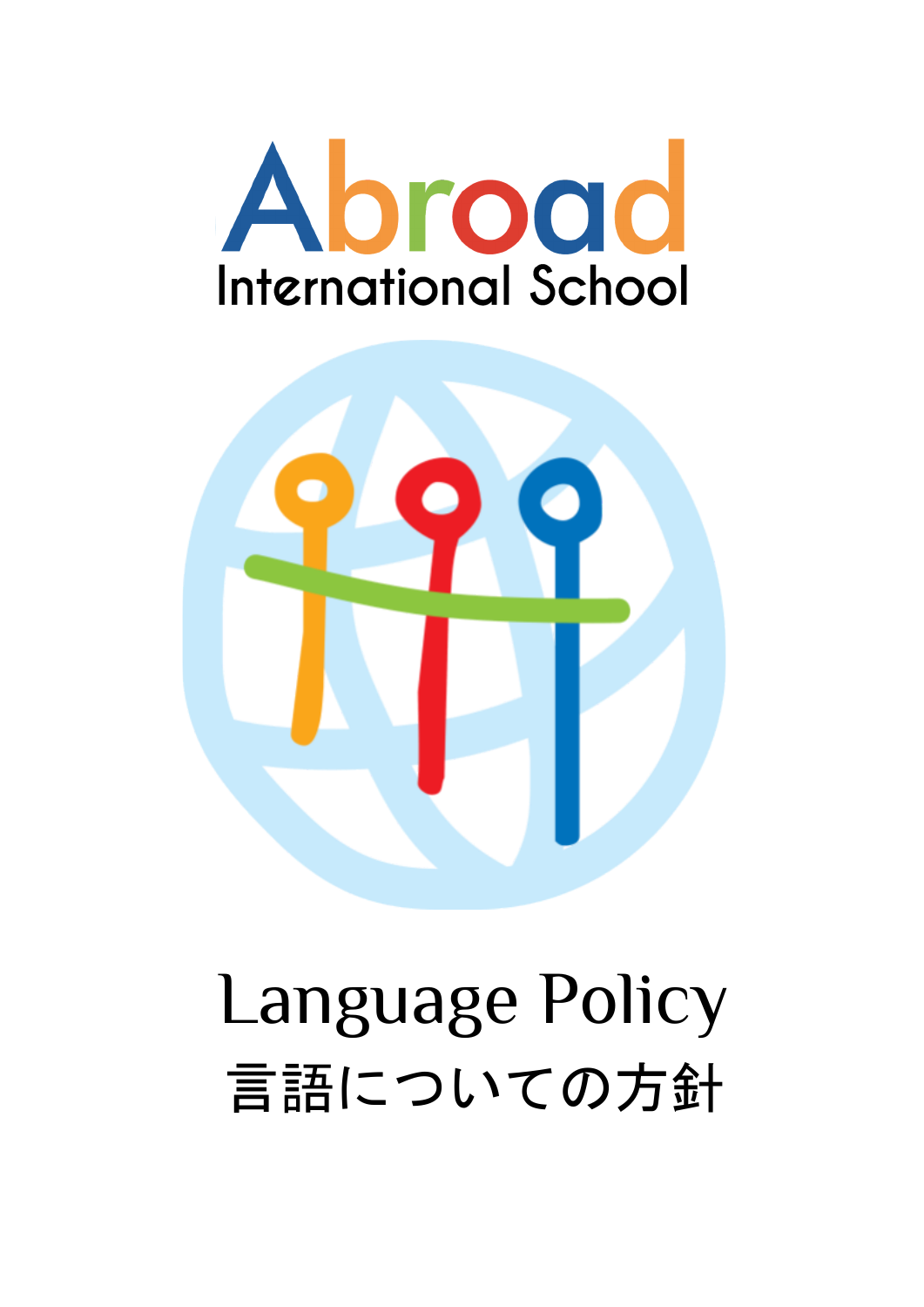

| <b>AIS Mission</b>                           | 3                       |
|----------------------------------------------|-------------------------|
| AISの使命                                       | 3                       |
| <b>AIS Vision</b>                            | 3                       |
| AISの将来的展望                                    | 3                       |
| <b>Introduction</b>                          | 3                       |
| はじめに                                         | $\overline{4}$          |
| <b>Language Philosophy</b>                   | $\overline{\mathbf{4}}$ |
| 言語に関する原則                                     | $\overline{4}$          |
| <b>Guiding Principles</b>                    | 5                       |
| 指針                                           | 5                       |
| <b>Language Profile</b>                      | 6                       |
| 言語の紹介                                        | 6                       |
| <b>Mother Tongue</b>                         | 6                       |
| 母国語について                                      | 6                       |
| Language Development Plan                    | 7                       |
| 言語発達のための計画                                   | 8                       |
| <b>EAL Support</b>                           | 8                       |
| EAL (英語を母国語としない) 学習者へのサポート                   | 9                       |
| <b>Language for Successful Communication</b> | 10                      |
| 円滑なコミュニケーションの手段としての言語                        | 11                      |
| <b>Library</b>                               | 12                      |
| 図書室                                          | 12                      |
| <b>Review</b>                                | 13                      |
| おわりに                                         | 13                      |
| <b>References</b>                            | 13                      |
| 参考図書                                         | 13                      |

\*This document was created in 2018 \*\*This document is to be revised as needed and reviewed every two years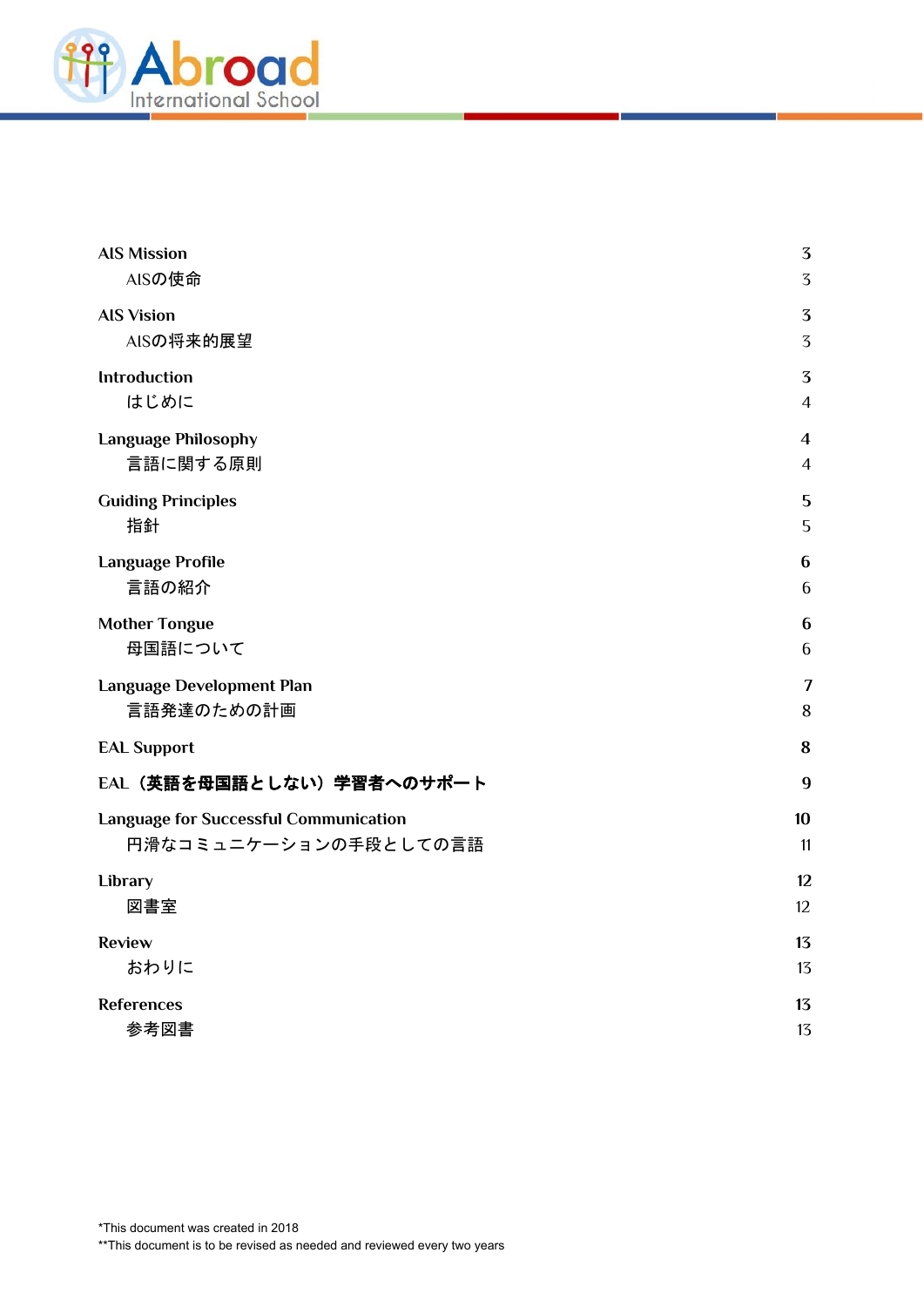

## AIS Mission

<span id="page-2-0"></span>Our mission is to develop confident lifelong learners who are;

- multilingual,
- inquiring,
- open-minded and
- respectful of all cultures.

<span id="page-2-1"></span>Through balanced reflection, and risk taking, our learners will be able to communicate, develop knowledge and pass on positive principles for the benefit of both themselves and others.

## AISの使命

私たちの使命は、自信を持って生涯を通じて学び続ける、以下のような学習者を育成するこ とです。

- 多言語を使うことが出来る
- 探究心を持つ
- 開かれた心を持つ
- すべての文化を尊重する学習者

<span id="page-2-2"></span>バランスの取れた振り返りと挑戦する心を持つことを通じて、学習者は、自分自身と他の人 のためにコミュニケーションを取り、知識を増やし、明確な信念を持ち続けることができま す。

#### AIS Vision

<span id="page-2-3"></span>Our vision is to help shape the future for a better world by using leading educational practices to nurture internationally minded learners who show caring, respect, and compassion through their actions.

## AISの将来的展望

<span id="page-2-4"></span>私たちの将来的展望は、優れた教育を行うことを通じて、より良い世界の未来を形作ること です。優れた教育とは、周りに優しく、敬意を表し、思いやりを示す行動をとることのでき る、国際的な視野を持つ学習者を育てる教育のことを示します。

## Introduction

This document describes our philosophy and practice on language learning and how these principles influence our planning and teaching of language.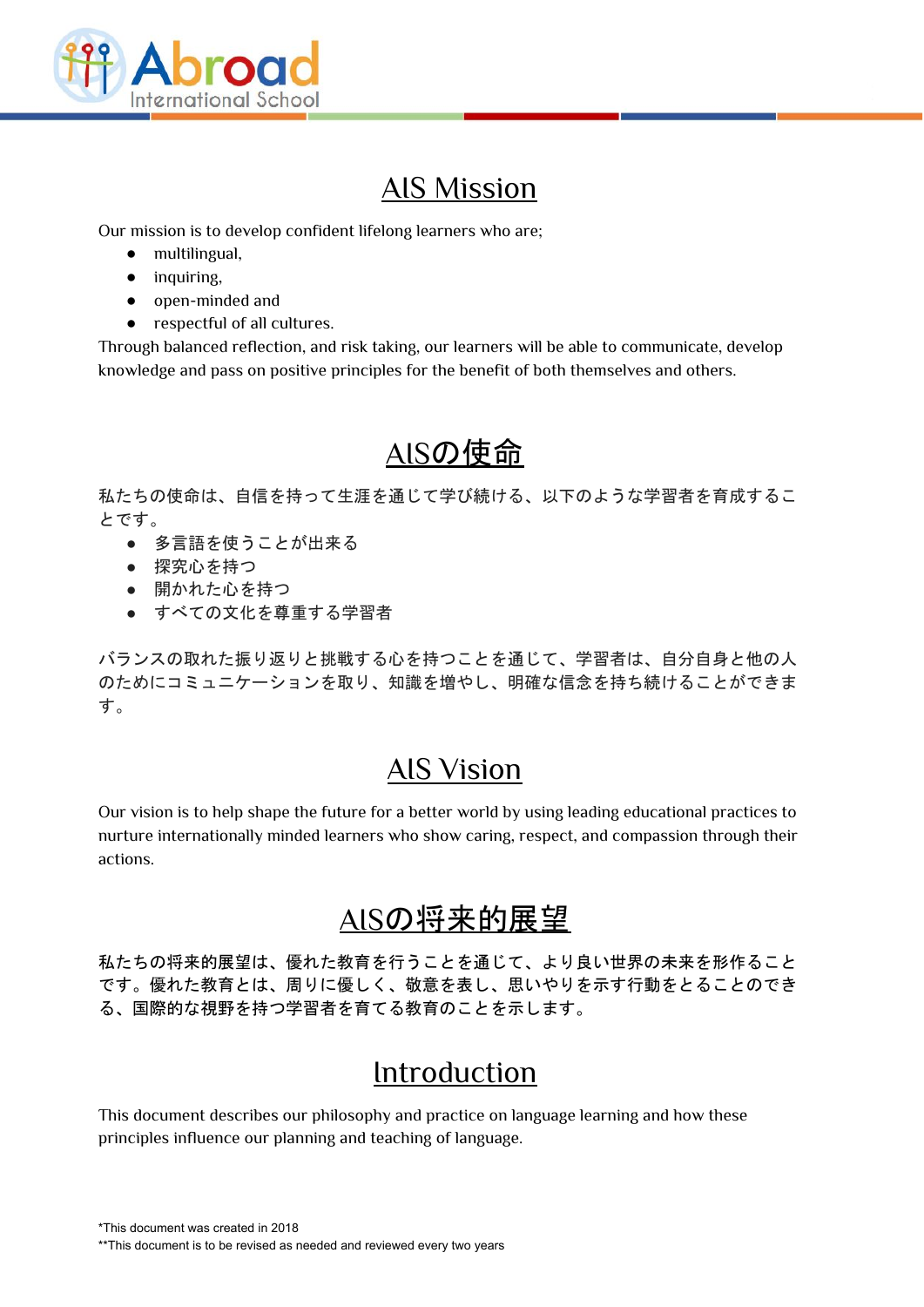

- It provides the school with a framework that will promote consistency in approach between grade levels and subjects.
- It provides parents with information about our principles and practices and assists them in understanding our curriculum.
- It will assist teachers in the planning, presenting and evaluation stages of teaching.
- <span id="page-3-0"></span>● It will serve as a guide for teachers to reflect on their language practice and to guide professional development and appraisal.

# はじめに

この冊子は、当校の語学学習の原則と実践について明らかにし、これらの原則が言語の学習 と計画にどのように影響を与えるかについて説明するために作成されました。

- 学年と科目間の一貫性を促進する枠組みを示します。
- 保護者に当校の原則と実践に関する情報を提供し、教育カリキュラムの理解を助けま す。
- 教育計画、教育の実践、評価の段階それぞれで教師を助けます。
- <span id="page-3-1"></span>● 教師が語学学習の実践を振り返り、専門的な能力開発と評価を行うための指針となり ます。

## Language Philosophy

At Abroad International School we believe language plays an essential role in all learning areas. We recognize that language development is an ongoing process. Students learn language, about language, through language and therefore, we acknowledge that all teachers are language teachers. Language is reinforced in multiple ways, including technically, practically, and as a medium of instruction. Language is the true transdisciplinary medium by which students and teachers make connections across the curriculum. Although English is the main language of instruction, systems are in place to encourage the support and development of all other languages used by students.

## 言語に関する原則

<span id="page-3-2"></span>アブロードインターナショナルスクール(以下AIS)では、すべての学習領域において言語は欠 かすことの出来ない主要な役割を果たし、また言語の発達は継続的に行われると考えます。 学習者は言語を生活の中で実際に使いながら、学習内容としての言語を学ぶため、私達は、 全ての教師は言語教師であると考えます。言語は理論を通じて、実践を通じて、指導方法と して、様々な異なる方法で強化されていきます。言語は、学習者と教師がカリキュラムの枠 を超えて関わりを作ることのできる、真の意味で教科の枠を超えた手段であります。英語が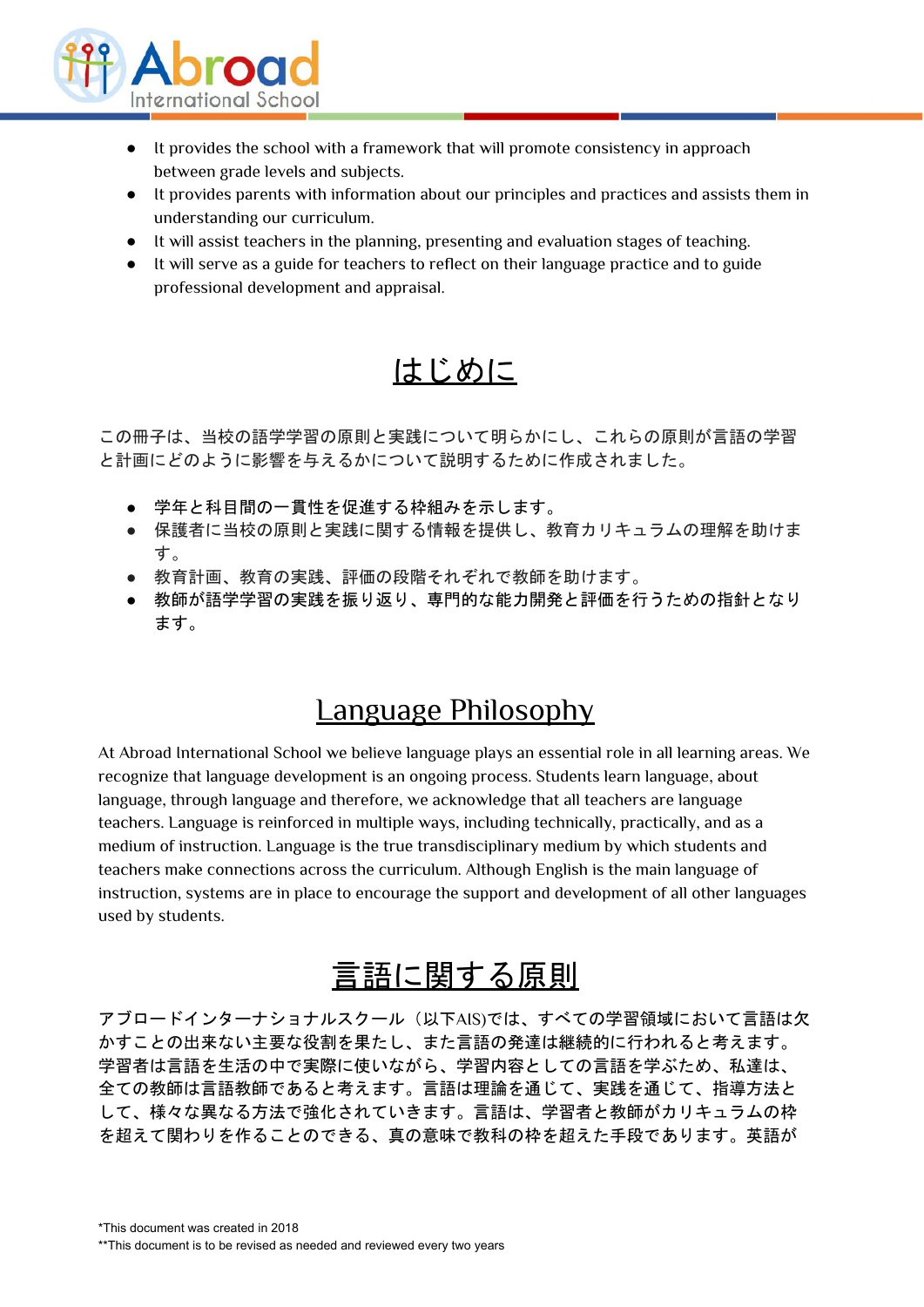

<span id="page-4-0"></span>主要な指導手段としての言語ではありますが、それに加えて学習者がその他の全ての言語を 発達させることができるようにサポートをするための方法がとられています。

## **Guiding Principles**

- Language learning at AIS-Osaka will reflect International Baccalaureate PYP Language Scope and Sequence learning outcomes.
- All members of the school community are learners of language.
- Language development programs are developed using constructivist theories.
- Teachers assist students to scaffold their learning and to work within the students' "Zone of Proximal Development."
- Teachers take background knowledge and previous learning experiences into consideration when planning their lessons.
- Teachers provide comprehensible input and present language through meaningful tasks.
- Teachers provide age-appropriate scaffolding strategies such as visual aids, graphic organizers, demonstrations, dramatizations, and small-structured groups.
- Teachers guide learners to extend their language by combining high expectations (complexity and abstraction of concepts, increased density of low frequency and technical vocabulary, sophisticated grammatical constructions) with learner-centered practices in a contextualized learning environment.
- Teachers promote a school environment that welcomes diversity of cultures and perspectives.
- Teachers collaborate with parents to achieve shared goals.
- <span id="page-4-1"></span>Teachers encourage usage of inclusive language.

指針

- アブロードでの言語学習には、国際バカロレアのPYP言語における学習範囲と順序 (スコープとシーケンス)が反映されます。
- 学校のコミュニティの全てのメンバーは言語の学習者です。
- 言語発達のためのプログラムは、構成的な理論を用いて開発されています。
- 教師は、生徒の学習の基礎を確かなものとし、生徒の「発達の最近接領域(Zone of Proximal Development)」内で働くことを支援します。
- 教師は、授業を計画する際に、すでに学習者が持つ知識とこれまでに行った学習経験 を考慮します。
- 教師は、意味のある学習課題を通して理解しやすい言語学習を提供します。
- 教師は、視覚教材、グラフィックオーガナイザー、発表、演劇、少人数グループ など、年齢に適したスキャフォールディング(適切な援助を与え、発達の足場作りを すること)を提供しています。
- 教師は、大きな期待(概念の複雑化や抽象化、使用頻度の低い単語や専門的な単語の 使用、難易度の高い文法構造の習得)を持って、状況に応じた学習環境での学習者中 心の実践を行うことで、学習者の言語使用能力を伸ばします。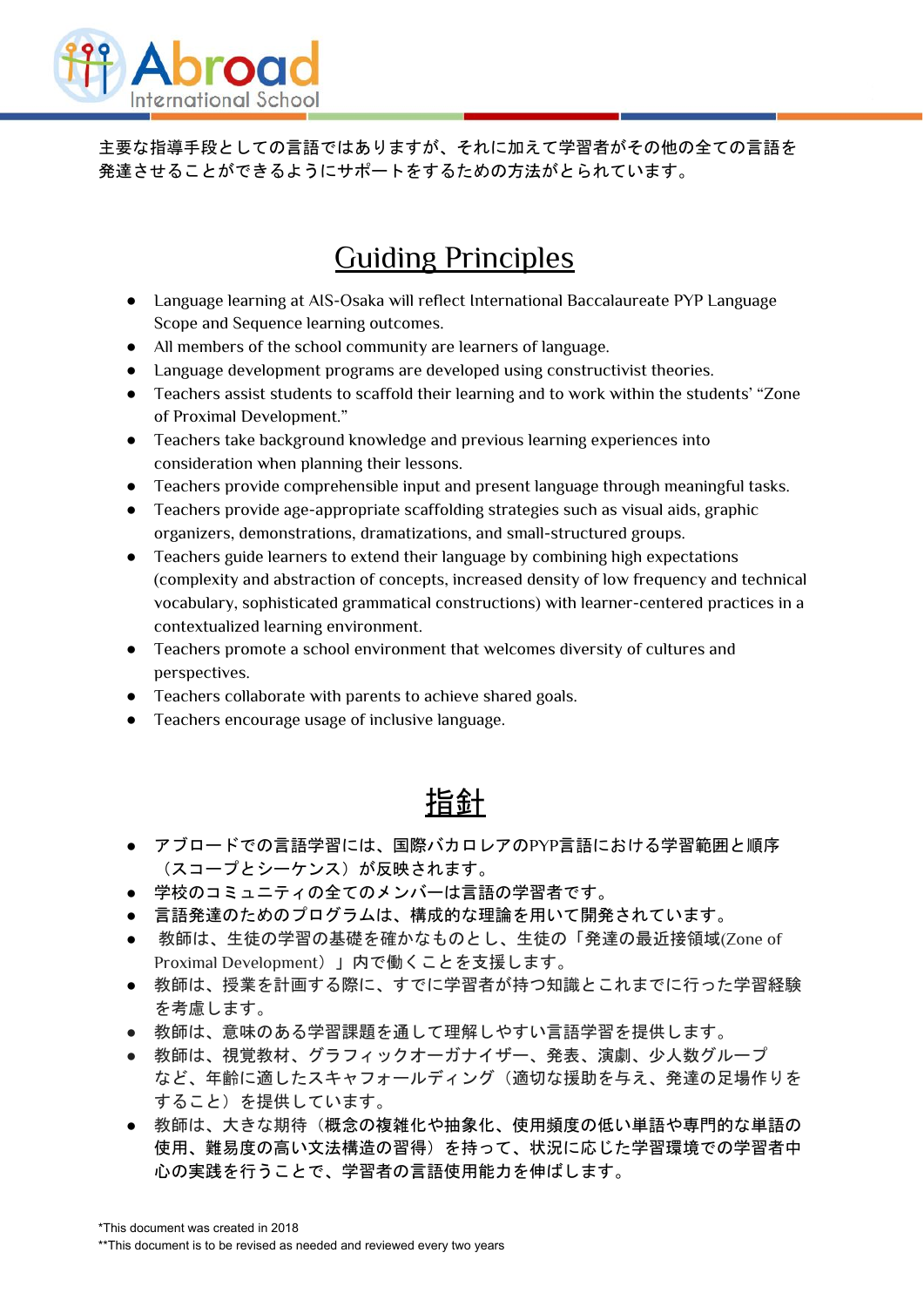

- 教師は、多様な文化や視点を受け入れる学校の環境を率先して作ります。
- 教師は保護者と協力して、共有された目標達成を目指します。
- <span id="page-5-0"></span>● 教師は、包括的な言語(当校においては英語)の使用を勧めます。

## Language Profile

As of April 2017, the AIS student body consists of 190 students. The nationalities represented in the Abroad International School-Osaka are as follows: American, Australian, Canadian, Chinese, English, Filipino, French, German, Indonesian, Indian, Italian, Irish, Japanese, Korean, Kyrgyz, New Zealander, Nigerian, Romanian, Saudi-Arabian, Pakistani, Taiwanese, Turkish, and Vietnamese. The linguistic backgrounds in the school community are as follows: Arabic, Chinese, English, French, German, Indian, Italian, Irish, Japanese, Korean, Kyrgyz, Romanian, Russian, Filipino, Taiwanese, Turkish, and Vietnamese.

## 言語の紹介

<span id="page-5-1"></span>2017年4月現在、AISの生徒は190名の学習者から構成されています。AISに在籍する生徒の国籍 は、アメリカ人、オーストラリア人、カナダ人、中国人、イギリス人、フィリピン人、フラ ンス人、ドイツ人、インドネシア人、インド人、イタリア人、アイルランド人、日本人、韓 国人、キルギス人、ニュージーランド人、ナイジェリア人、ルーマニア人、サウジアラビア 人、パキスタン人、台湾人、トルコ人、ベトナム人です。学校にて使われる言語はアラビア 語、中国語、英語、フランス語、ドイツ語、インド、イタリア語、アイルランド語、日本 語、韓国語、キルギス語、ルーマニア語、ロシア語、フィリピン語、台湾語、トルコ語、ベ トナム語です。

## **Mother Tongue**

<span id="page-5-2"></span>The mother tongue describes the language most frequently spoken at home, but there may be more than one language a child uses comfortably at home. We believe mother tongue support is crucial for affirming identity and emotional stability of students. In our library, we try to offer fiction and nonfiction books in various languages represented in our school community. We also welcome our parents to support the provision of mother tongue by providing opportunities throughout the academic year.

<span id="page-5-3"></span>Mother tongue languages are used to facilitate the development of an additional language. Language resources are provided whenever possible for mother tongue languages represented at AIS-Osaka.

## 母国語について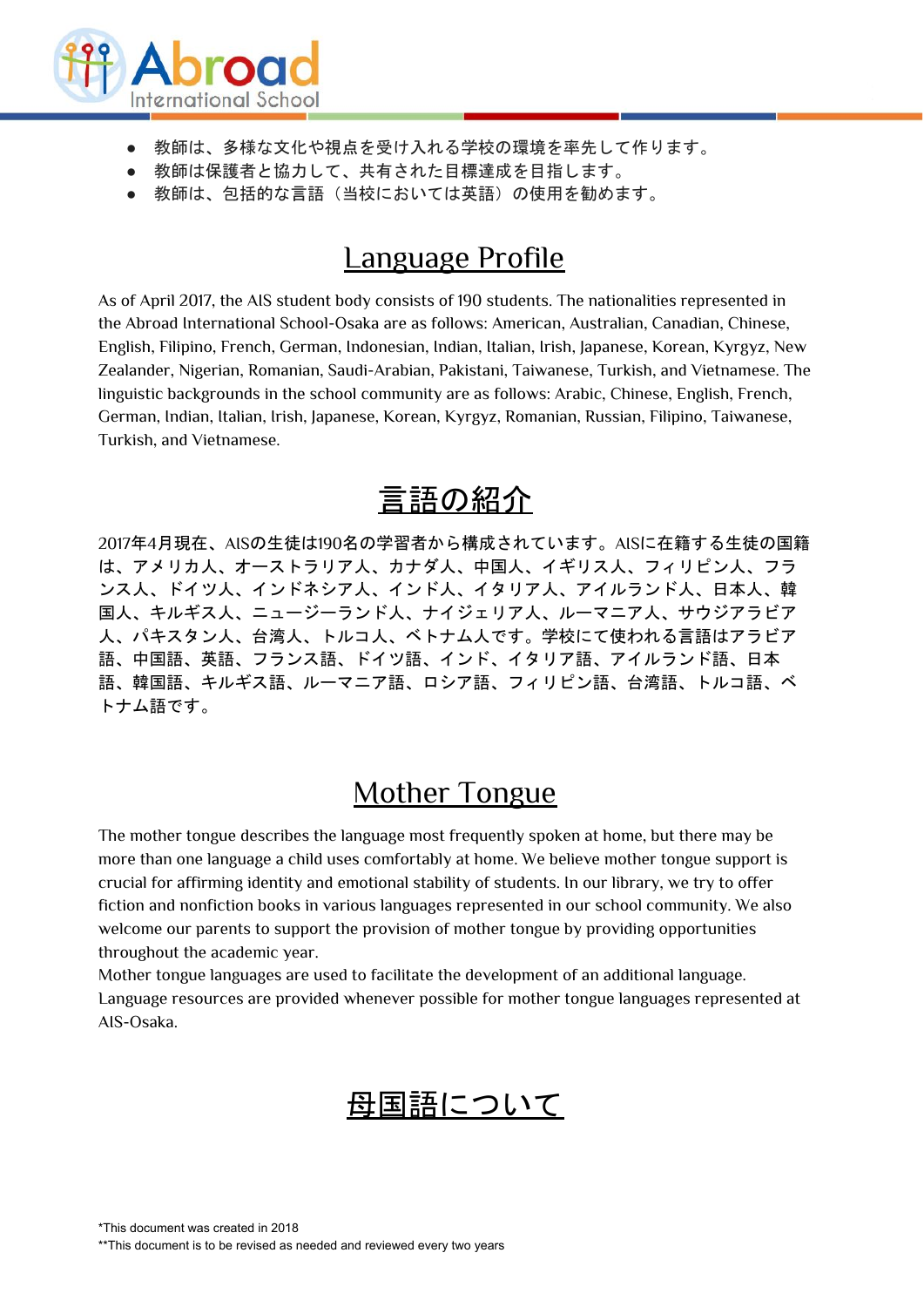

母国語とは自宅で最も頻繁に話される言語を表していますが、子供が家庭で使用する言語は 複数ある場合もあります。私たちは、母国語のサポートは、学生のアイデンティティを強く し、感情の安定を図るために重要であると考えています。当校の図書室では、学校のコミュ ニティで用いられる様々な言語の小説やノンフィクションの書籍の提供を計っています。ま た、年間を通じて保護者が学校にてそれぞれの母国語を披露する機会を持つことを推奨して います。母国語を用いることは、第二言語の能力向上を促進します。当校では母国語のサ ポートのために必要な言語資料の提供を可能な限り行っています。

## Language Development Plan

- <span id="page-6-0"></span>● PYP Language outcomes guide instruction and assessment of student language development.
- Aspects of language development are incorporated into AIS-Osaka weekly planning.
- Language learning is structured to assist students to experience success so differentiated learning strategies applied when needed.
- An interactive class structure is facilitated by teachers. Activities and tasks are designed to give a wide range of communication forms.
- A variety of hard/soft copy of books, references, resources, and materials are available for classroom use according to the language abilities of the students.
- The EAL teacher collaborates with classroom teachers to help learners who need extra guidance and support in English.
- Activities are designed at various levels to meet all students' needs.
- Success criteria and language learning outcomes are designed according to the overall level of the target learner body.
- Self and peer assessment is encouraged through the use of rubrics and one-on-one conferences.
- Students are encouraged to get involved in designing assessment criteria for their work.
- The summative task and type/amount of support given are differentiated according to the students' language ability and academic background..
- Various grouping strategies are utilized to cater to different abilities and learning styles.
- Students are placed in pull out EAL classes that will suit their language needs during some language classes.
- Students can move to full-time mainstream classes once their language abilities develop.
- Dynamic language grouping (based on students' abilities) is used within the classroom in order to develop specific aspects of language and to meet the requirements and expectations of a given task.
- Additional support for EAL learners is provided through in-class support.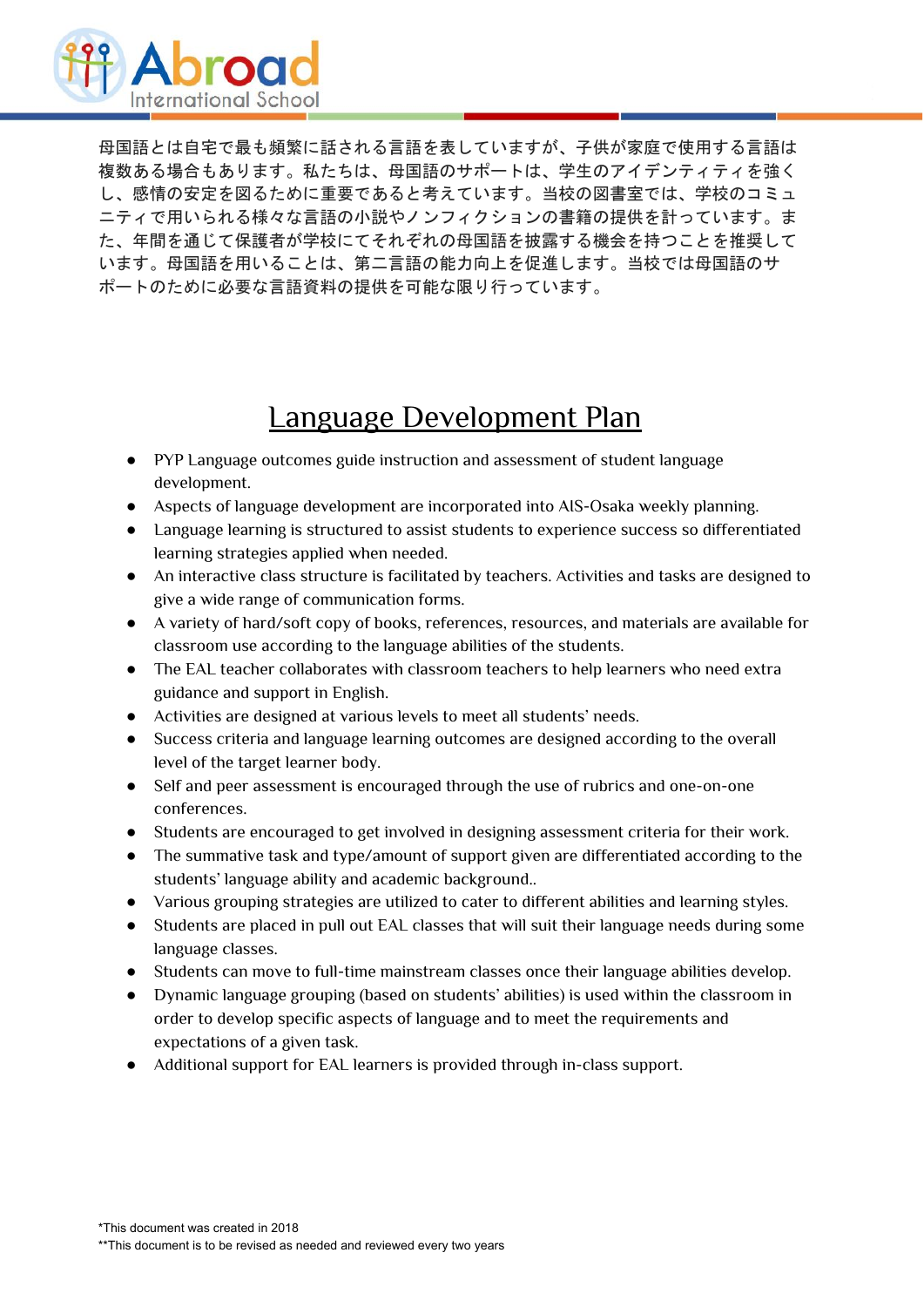

## 言語発達のための計画

- <span id="page-7-0"></span>● PYPにおける言語の学習目標に応じて、学習者の言語発達のための指導と評価は設 定されます。
- 言語発達の要点は、AISの週間計画に組み込まれています。
- 語学学習は、学習者が成功体験を得ることが出来るように構成されているので、必 要があれば学習者の個別能力に応じた学習方法がとられます。
- 教師は、相互に作用しあう学習環境を作ります。学習者が行う活動や課題作成は、多 様なコミュニケーションの方法を用いるように計画されています。
- 学習者の言語能力に応じて、学習者はハードコピーやソフトコピーの、多様な本 や参考図書、参考資料、その他の資料や活動材料を使うことが出来ます。
- EAL(英語を母国語としない学習者のための)教師は担任と協力して、学習者に必 要な英語のサポートを行います。
- 学習者の活動は、それぞれの必要に応じて計画されます。
- 評価基準と言語の学習目標は、対象とする学習者の能力に応じて設定されます。
- 自己の振り返り、他者による評価は、ルーブリック(評価指表)を用いて、また個 人面談を用いて行われるよう推奨されます。
- 学習者は、自分の作品のための評価基準の作成に参加することが勧められていま す。
- 総括的評価と、サポートの形式・量は、学習者の能力とこれまでの学習背景に応じ て異なります。
- 学習者の異なる能力と学習方法に応じて、多様なグループ活動が行われます。
- 学習者の言語能力とサポートの必要に応じて、普通学級の言語学習の時間にEALク ラスに参加することがあります。
- EALの学習者は、言語能力が発達したと評価されれば普通学級に移行することが出 来ます。
- 教室では、(生徒の能力に応じた)必要に応じて常時変更のある言語学習グループ を用いて特定の言語側面の発達を促すとともに、与えられた課題のための学習者の必 要を満たします。
- <span id="page-7-1"></span>● EALの学習者への追加サポートは、授業内のサポートを通じて行われます。

#### EAL Support

Since the language of instruction is English, the objective of the support programme is to enable the inclusion of EAL (English as an Additional Language) students in the mainstream class. AIS-Osaka works with the EAL teacher in cooperation with the homeroom teachers to enable the EAL students' transition into the mainstream class. This support is continued until the student has the skills and knowledge needed to access the regular curriculum.

<sup>\*\*</sup>This document is to be revised as needed and reviewed every two years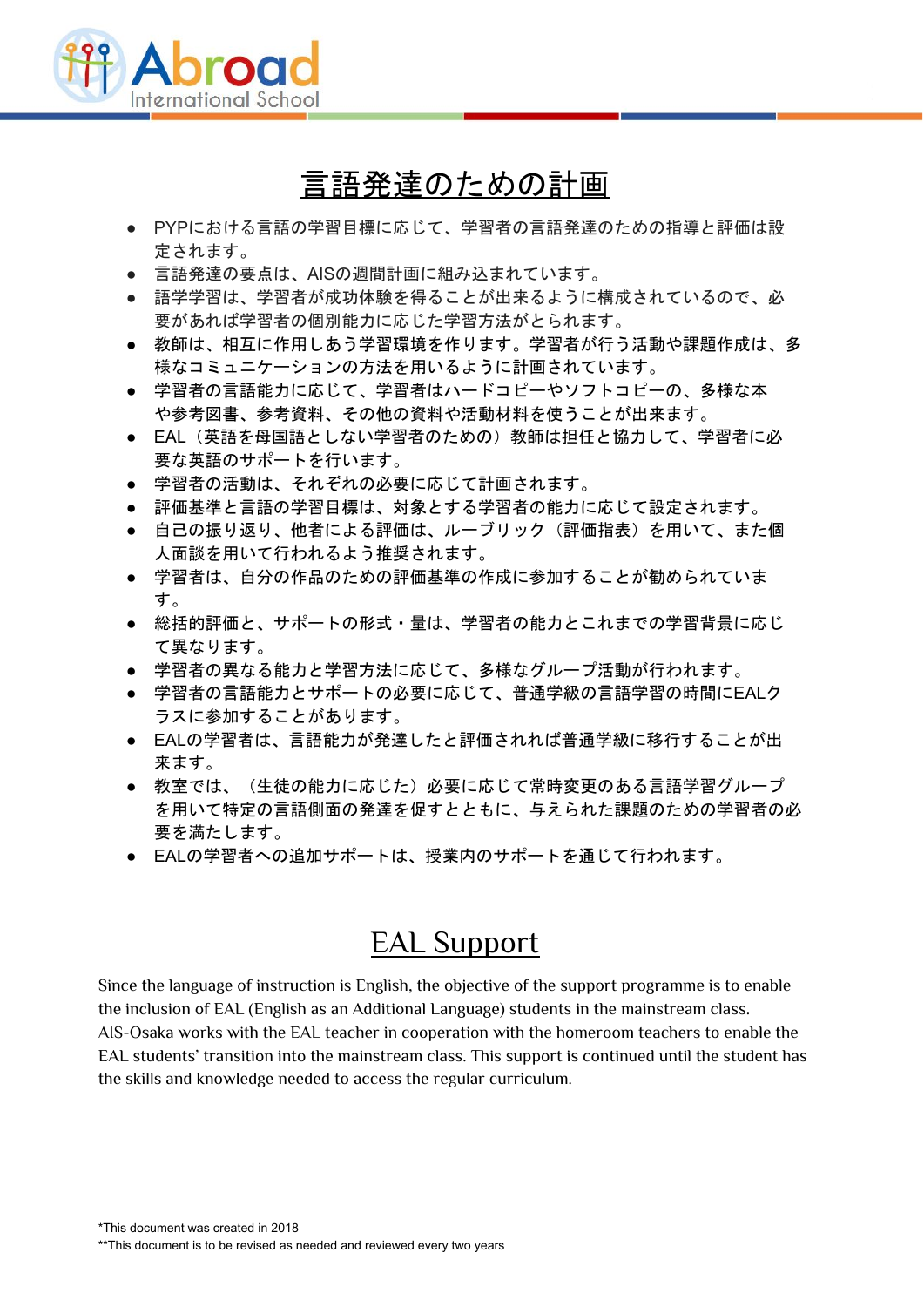

# <span id="page-8-0"></span>EAL(英語を母国語としない)学習者へのサポート

授業のために使われる言語は英語であるため、サポートプログラムの目的は、EALの学習者が 普通学級に入れるようにすることです。 AISでは、EALの教師が学習者の担当教師と協力して EALの学習者が普通学級に移行できるようにします。このサポートは、学習者が通常のカリ キュラムに従って学習を進めるためのスキルと知識を持つまで継続されます。

- **Entry Criteria** 
	- An assessment (AIS-Osaka Assessment Kit) and an interview is conducted by the respective homeroom teacher before and/or after the application process
	- After collecting the data and feedback from the homeroom teacher, the administration, the EAL specialist and the homeroom teacher decide what type of EAL Support is appropriate for the student.
	- $\circ$  If the student is within the Level 1 or 2 benchmark(K-Alberta Education), (s)he will participate in pull out EAL support.
	- The EAL specialist will have ongoing communication with the homeroom teacher so that they can discuss and facilitate the progress of EAL learners.
	- If the student is within Level 3 or above, (s)he will receive in-class EAL differentiation and support from the homeroom teacher as necessary. (Example pre-teaching technical vocabulary, providing visual aid to help organize your thoughts etc. We believe most strategies to help EAL learners are part of good teaching practices and benefit everyone, not just EAL learners.)
- EALクラス参加のためのステップ
	- 参加申し込みの前後に、(AIS評価キットを用いての)評価、また担当教師 との面談が行われます。
	- 評価と担当教師のフィードバックを検討したのち、学校運営組織、EAL専 門チーム、担当教師が、どのような種類のEALサポートが適切であるかを 判断します。
	- Kアルバータ教育において水準レベルが1または2と判断された場合、EALク ラ スに参加になります。
	- EAL教師と担任は常時コミュニケーションをとり、学習者の能力を観察 し、検討します。
	- 学習者のレベルが3以上とされた場合、普通学級の中で、担任によってレ ベルを変えたサポートが行われます。(例:難易度の高い単語を予習す る、考えをまとめるために視覚教材を用いるなど。EALの生徒をサポート するための方法は、ほとんどの場合、EAL以外の生徒も含めた全ての生徒に とって有益であると考えます。)
- **Exit Criteria** 
	- If a student who is receiving pull-out EAL support starts to move towards the Level 3 benchmark(Alberta Education, Canada), (s)he will join the mainstream classroom setting full time. There the homeroom teacher will differentiate the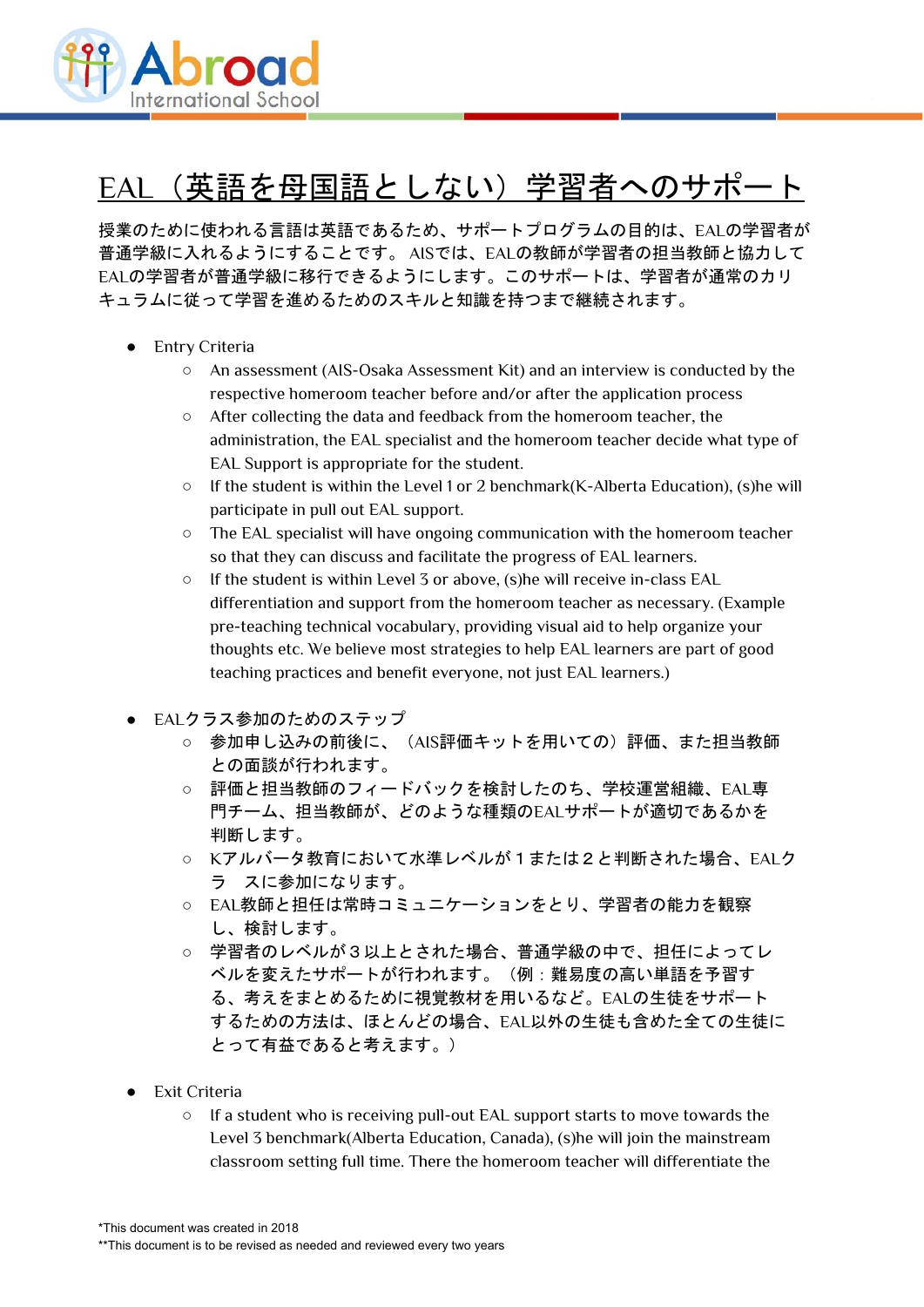

learning environment according to the student's language proficiency until (s)he can fully participate in the mainstream classroom without that support.

- EALクラス終了のためのステップ
	- EALクラスに参加する学習者がレベル3以上(カナダ、アルバータ教育)に 達した場合、普通学級に常時参加することになります。普通学級では、学 習者がサポートを必要とせず授業に参加できるようになるまで、学習者の 言語能力に応じて学習環境を多様化することでサポートを行います。
- **Benchmark** 
	- ESL Benchmark, Alberta Education, Alberta, Canada
- 水準基標
	- カナダアルバータ州、アルバータ教育、ESL水準基標
- **Resources** 
	- Standardized test utilized in the admission process: AIS-Osaka Assessment Kit
	- Students are allowed to pick leveled books from Reading A to Z, Puffin Young Readers, Penguin Readers, Oxford Bookworms Library and Scholastic reading sets.
	- Teaching materials that are relevant to the current unit of inquiry and provided by the homeroom teachers.
- 教材と資料
	- EALに参加するために使用する標準テスト:AIS評価キット
	- 学習者は、リーディングAtoZ、パフィンヤングリーダー、ペンギンリー ダー、オックスフォードブックワーム、スコラスティックリーディングセッ トから本を選ぶことが出来ます。
	- 探究学習で扱っているテーマに関する教材は、担任が用意します。
- **Planning** 
	- The EAL specialist use the PYP planner and AIS-Osaka weekly planner template for planning.
- <span id="page-9-0"></span>授業計画
	- EAL教師はPYP指導案とAIS週間指導計画を用いて授業計画を立てます。

## Language for Successful Communication

- Language development activities provide opportunities for critical thinking.
- Students reflect on their language ability according to the set criteria through self assessment.
- Teachers encourage the development of critical thinking skills such as debating, active listening and thoughtful writing.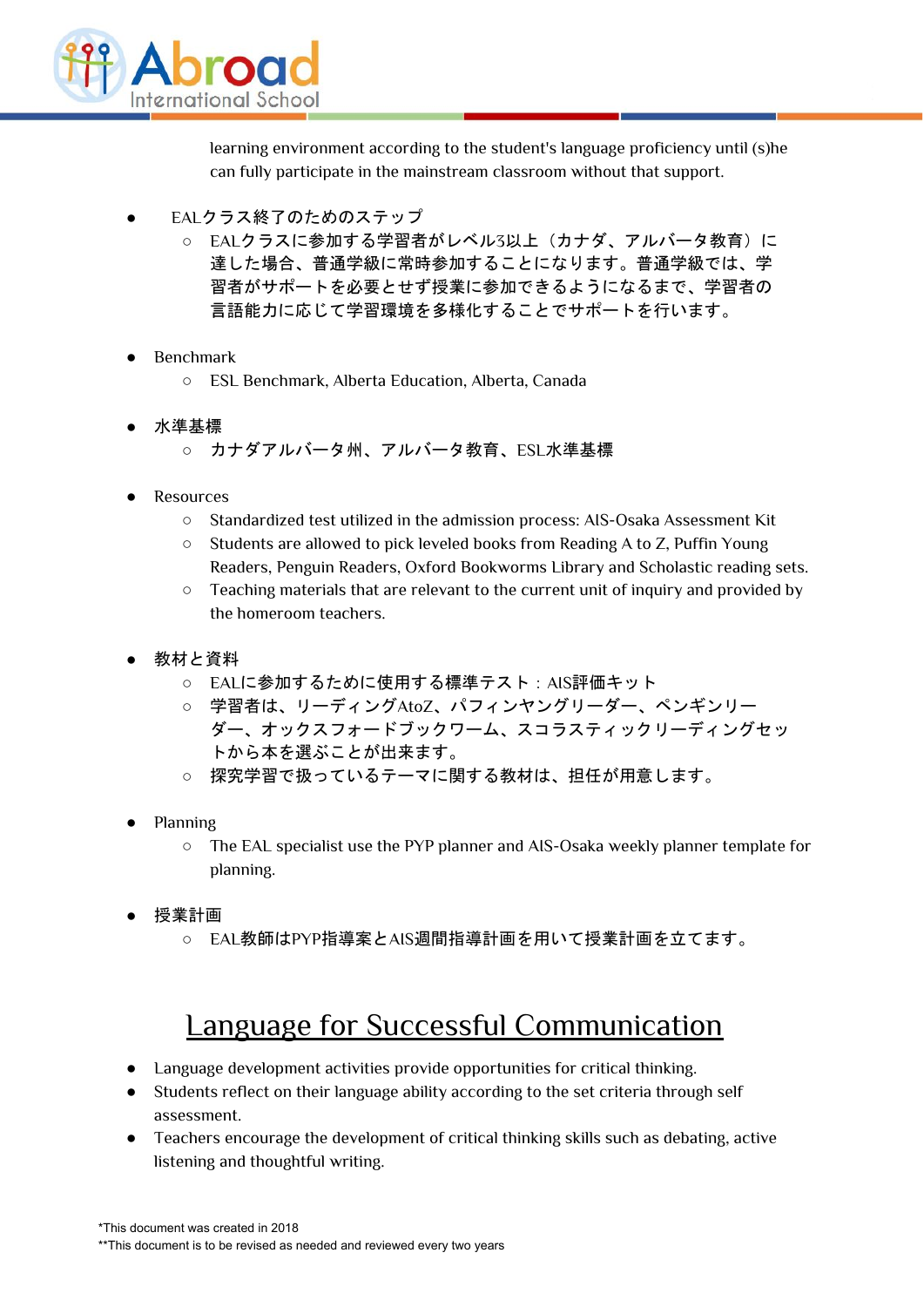

- Teachers provide opportunities for students to develop an understanding of concepts through discussion and daily ongoing communication.
- The social language of AIS-Osaka is English, which is inclusive and understood by all members of the school community.
- Even though, the written communication amongst the school community is mostly in English, we provide Japanese translation when it is necessary.
- Teachers organize various events and special days to promote an understanding of different cultures and languages.
- Students are actively involved in selecting their own books according to their level during guided reading time.
- Students are encouraged to use online reading programs to develop reading skills at their own pace.
- AIS-Osaka holds memberships in book clubs for school community to purchase books in English.
- Students are given opportunities to visit the library during class times.

# <span id="page-10-0"></span>円滑なコミュニケーションの手段としての言語

- 言語を上達させるための活動は、批判的思考を身に着ける機会を提供します。 学習者は自己評価を通じて、設定された評価基準に従って自己の言語能力を評価しま す。
- 教師は、ディスカッション、積極的傾聴、考慮された書き取りなどに必要とされる批 判的思考スキルの定着を促します。
- 教師は、ディスカッションや毎日のコミュニケーションを通して、学習者が概念の理 解を深めるための機会を提供します。
- AISの共通言語は、包括的言語であり、学校コミュニティの全てのメンバーが理解でき る英語です。
- 学校コミュニティー間の書面によるコミュニケーションはほとんどが英語で行われて いますが、必要に応じて日本語の翻訳を提供します。
- 教師は、多様な文化や言語の理解を促進するために、様々なイベントや催しを開催し ます。
- 学習者は、読書時間中に自分のレベルに合った好きな本を自身で選びます。
- 学習者は、自分に合ったペースで読書能力を上達させるために、オンラインの読書プ ログラムを使用することを勧められています。
- AISは学校として、英語の本を購入するためのブッククラブ会員制を保有しています。
- <span id="page-10-1"></span>● 学習者は、授業中に図書室に行く機会があります。

## Library

● The AIS-Osaka Library supports the learning environment and enriches the various languages represented in our school community.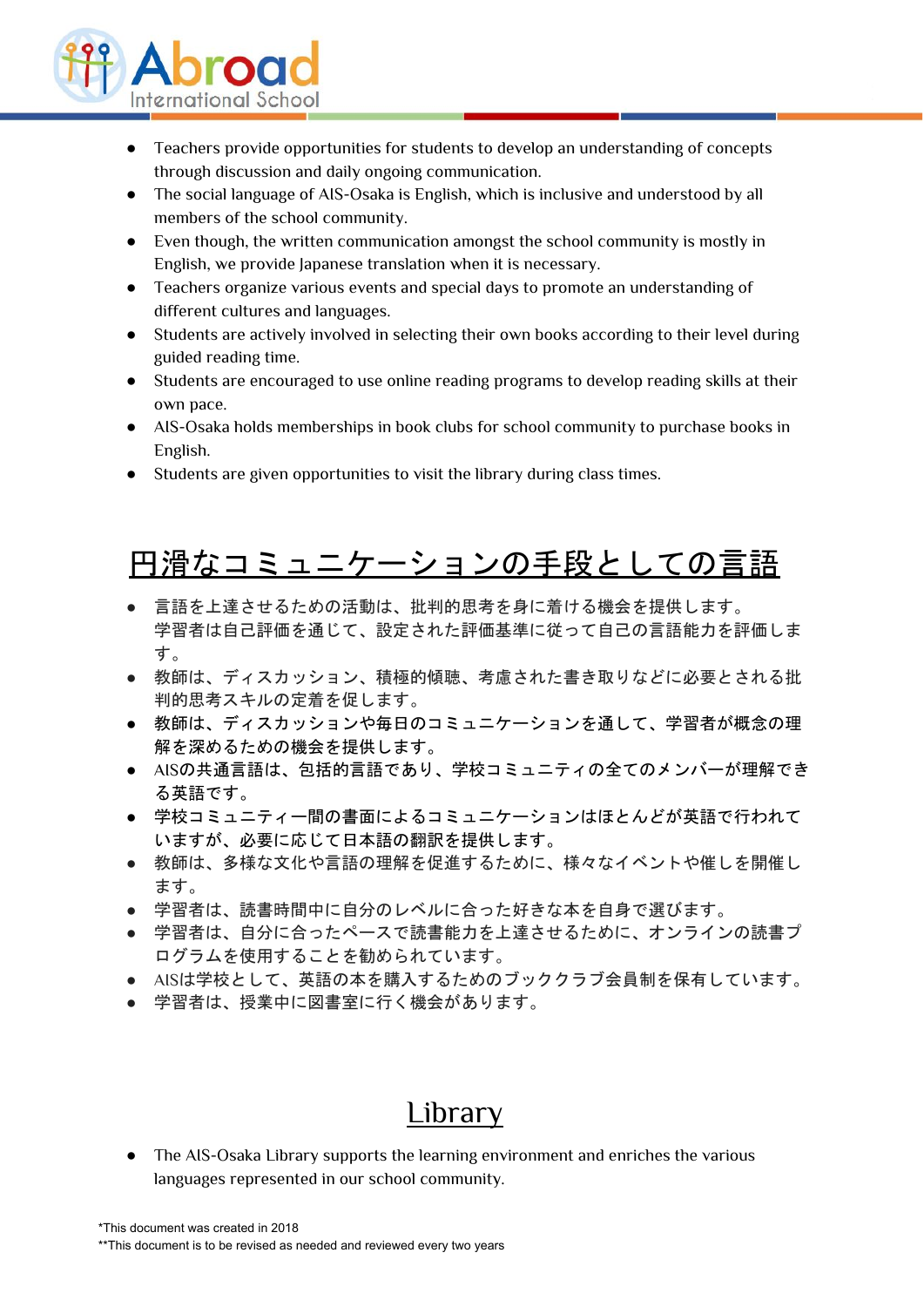

- The AIS-Osaka Library is designed to meet the study and research needs of both individuals and groups.
- A wide range of materials (language games, references, online resources, etc.) are available mainly in English.
- The librarian will look for opportunities to increase the amount of resources in additional languages represented in our school community.
- The librarian will provide support for teachers to find books, online teaching resources, and other materials.
- The librarian and other teachers will strive to increase awareness and appreciation of a wide variety of languages around the world through creating mother tongue language displays.
- <span id="page-11-0"></span>● Print materials including fiction and non-fiction books, Reading A to Z series, EAL support books, dictionaries, encyclopedias, and reference books are available.

図書室

- AISの図書室は学習環境をサポートし、学校のコミュニティにて用いられる多様な言 語の使用を豊かにしています。
- AISの図書室は、個人とグループ両方の学習と研究の必要を満たすように作られてい ます。
- 多種多様な資料(言語を用いたゲーム、参考資料、オンライン資料など)が主に英 語で利用できます。
- 図書室司書は、学校のコミュニティにて用いられる英語以外の言語による資料の量 を増やすよう努力します。
- 図書室司書は教師が書籍、オンライン教材、その他の資料を見つけるための手助け をします。
- 図書室司書および他の教師は、異なる言語の表示を行うことにより、学習者が世界中 のさまざまな言語の認識と理解を高めるよう努めます。
- 小説やノンフィクションの書籍、A〜Zシリーズのリーディング教材、EALサポート のための本、辞書、百科事典、参考書などを用意しています。

#### Review

<span id="page-11-1"></span>This AIS-Osaka language policy is reviewed every two years by coordinators, administrators, school board, teachers, students, and parents.

<sup>\*\*</sup>This document is to be revised as needed and reviewed every two years